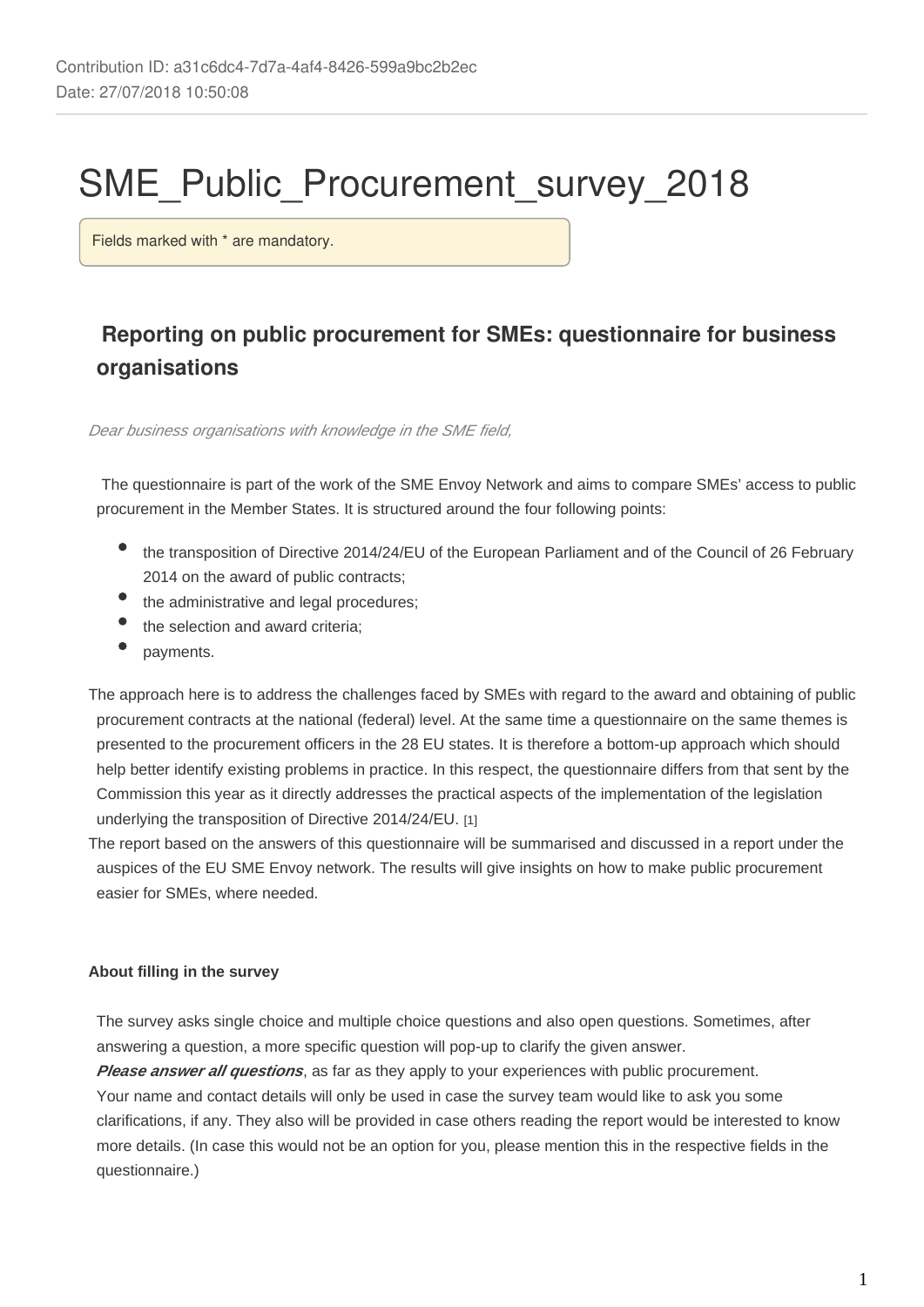**At any time you can save a draft, and continue another time** (for this, **please keep the subscription ID** that will be given to you after saving your answers.)

**If you feel at a certain moment that the possibilities for answering do not fit your response completely, you can give additional information under question IV.1.**

**Under question IV.2 you have the possibility to upload any files that might be interesting regarding public procurement for SMEs** (e-links or texts of the procurement process, forms, evaluations, explanations, etc.). You can add many files, but **any file should not be larger than 1 Mb. If you have larger files**, please mail them directly to the contact persons mentioned below.

#### **Deadline / timelines for filling in this questionnaire**

**We would be greatful if you can fill in the questionnaire before 10 August 2018. In case you would have any questions or additional remarks** (or would have difficulties to reach the deadline), **please e-mail to the contact persons mentioned below.**

It is the team of the SME Envoy of Belgium, in cooperation with the European Commissions, who is practically carrying out the survey and related reporting.

On behalf of the SME Envoy network we would like to thank you already for the efforts you make in completing this survey.

Best regards,

The Belgian 2018 Public Procurement Survey Team

#### E-mail: Johan.Westra@economie.fgov.be

Cc: Renaud.Gosselin@economie.fgov.be and Hilde.desadeleer@economie.fgov.be

(21 June 2018)

*[1] Procurement Monitoring Report Template In view of the Member States' reporting process under Directives 2014/23/EU, 2014/24/EU and 2014/25 /EU*

## I. Practical information

#### **\****Please indicate the country where the organisation is primarly located*

**Belgium** 

## I.I. Contact information

1) Name and address of the organisation

European Business Service Alliance (EBSA), Square de Meeus 22B, 1050 Ixelles

- 2) The organisation is:
	- a) A European network
	- b) A national network
	- C c) A national business organisation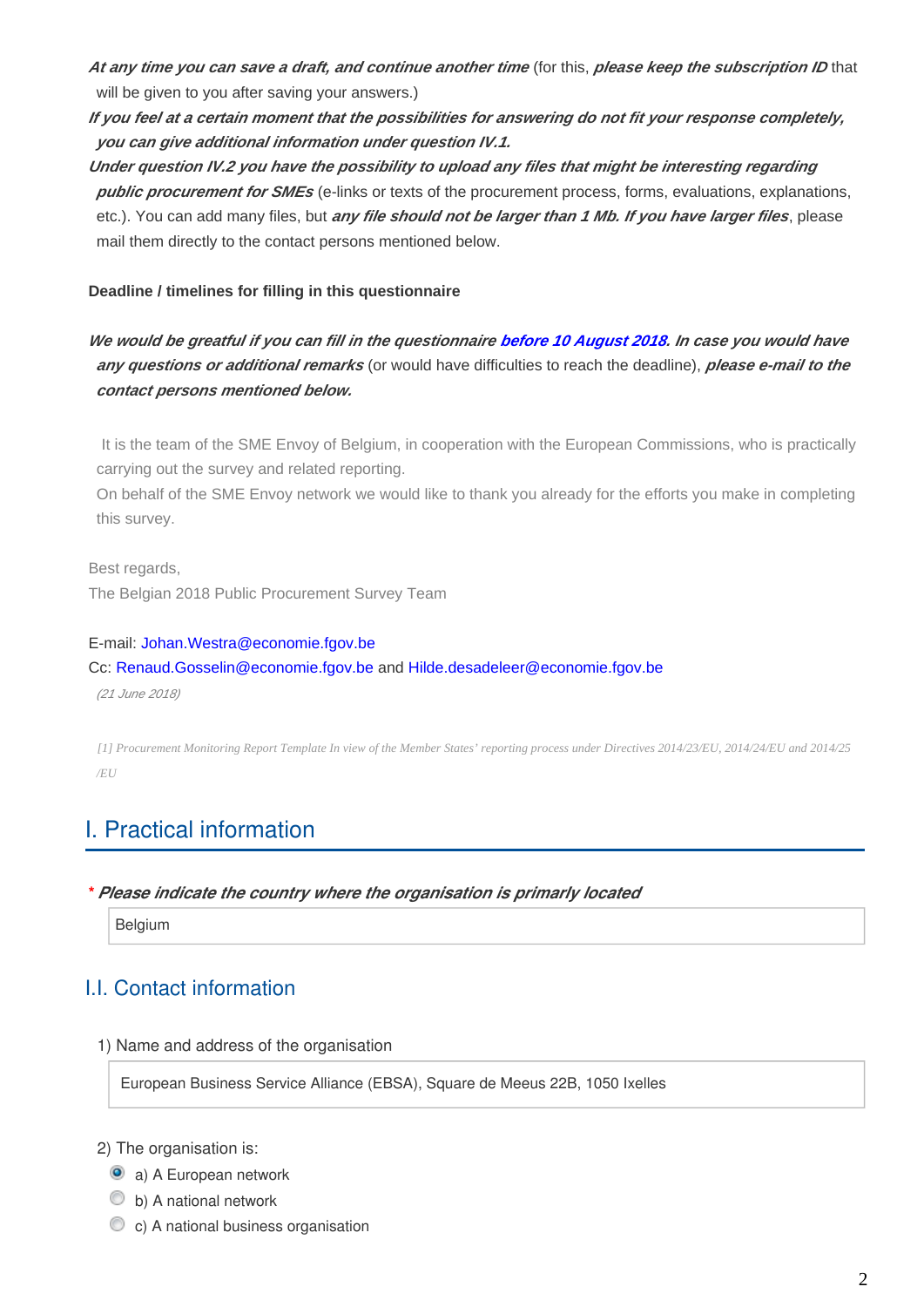- d) An international business organisation
- e) Other

#### 3) Name of the person who fills in most of this questionnaire

Katinka Clausdatter Worsøe

#### Your first name



#### Title

Mr Mrs

**\*** 4) Email

kcw@servicealliance.eu

5) Name and e-mail address of a colleague to contact if you cannot be reached

## I.II. General information

## *I.II. 1) Have you participated in public procurement procedures in the past 3 years?* a) Yes <br>
b) No

1.1.b) Please explain why not

EBSA is an alliance of associations and we do therefore not participate directly in public procurement procedures

1.2.b) Are you interested in taking part in the future?

O Yes <sup>O</sup> No

1.2.b.2) Please explain why not

EBSA is an alliance of associations and we do therefore not participate directly in public procurement procedures

## *I.II. 2) Were you provided with enough information about the changes introduced by the transposition of the new Directive 2014/24/EU which has led to new national regulatory procedures in terms of public procurement?*

Please give us your opinion on a scale from 1 (not notified) to 5 (perfectly informed).

- $\circ$  1
- $\circ$  2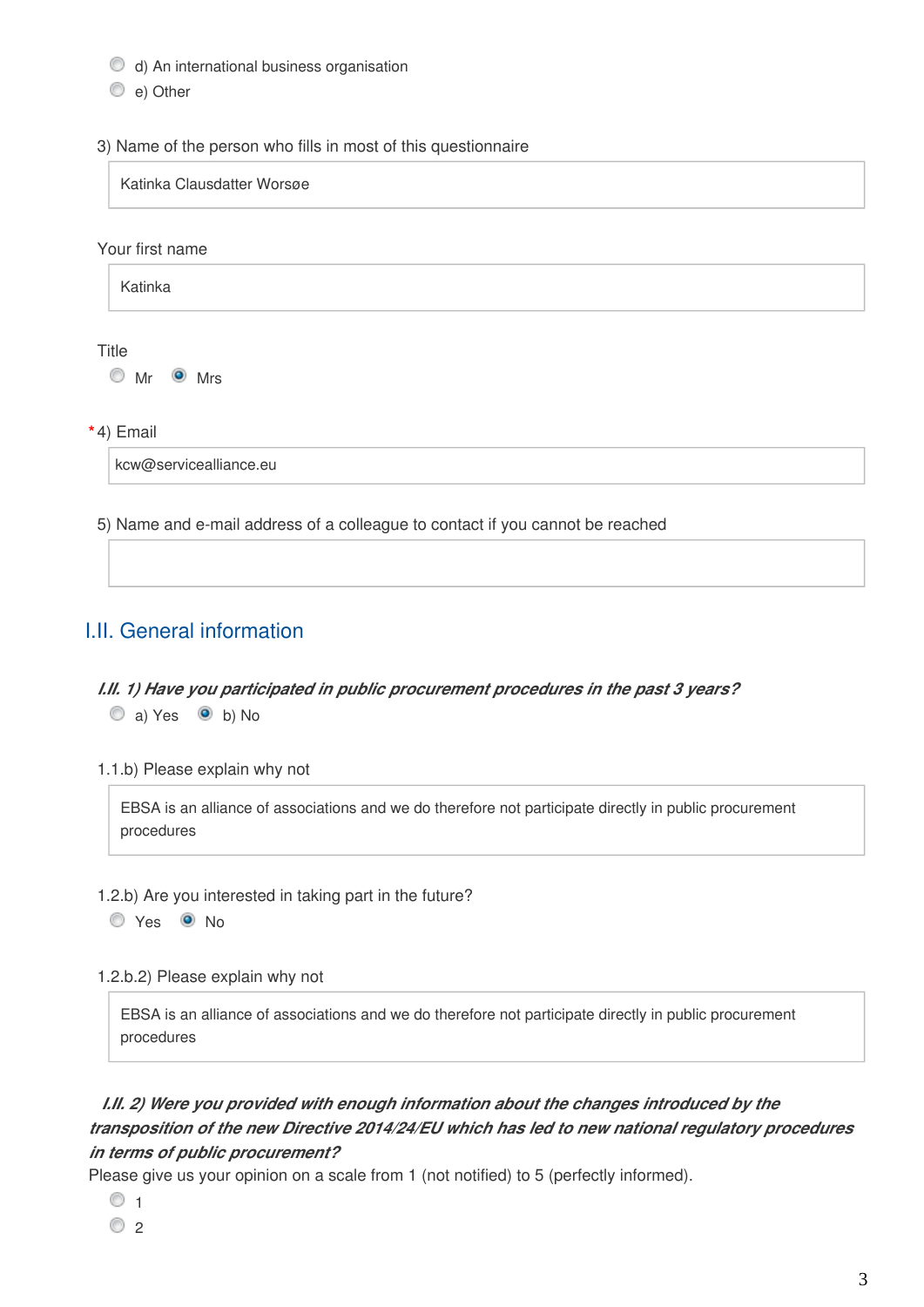|           | 3              |  |
|-----------|----------------|--|
| $\bullet$ | $\overline{4}$ |  |
|           | 5              |  |

| 2.1) How have you been informed?                                                                        |  |
|---------------------------------------------------------------------------------------------------------|--|
| Where appropriate, you can fill in multiple fields                                                      |  |
| a) In writing $\blacksquare$ b) Orally $\blacksquare$ c) Other                                          |  |
|                                                                                                         |  |
|                                                                                                         |  |
| 2.2) Through which channel were you informed?                                                           |  |
| Where appropriate, you can fill in multiple fields                                                      |  |
| a) Central government $\Box$ b) Regional/local government $\Box$ c) European Commission $\Box$ d) Other |  |

## *I.II. 3) Have you received any training or support following the implementation of the new directive 2014/24/EU and the changes to the national regulatory procedures of public procurement?*

 $\circledcirc$  a) Yes  $\circledcirc$  b) No

3.1.b) Would it be useful? If so, what kind of training would be most useful?

Training for authorities on how to use the price/quality ratio and other non-price criteria in public procurement would be very useful.

Training for companies in using the eESPD is also needed.

## II. Administrative and legal procedures

## II.I. Obligatory electronic means of communication

#### *II.I. 1) Does the mandatory use of electronic means (i.e. paperless) simplify the procedure?*  $\bullet$  a) Yes  $\bullet$  b) No

#### 1.1.a) Please describe why

Harmonisation and more practical

*II.I. 2) Is your organisation ready for the processing of the procedure for awarding public contracts electronically?*

 $\bullet$  a) Yes  $\bullet$  b) No

## II.II. Exclusion and selection criteria

#### *II.II. 1) Do you consider the exclusion conditions to be proportionate for:*

1.1) The grounds for exclusion related to social and/or tax debts?

 $\bullet$  a) Yes  $\bullet$  b) No  $\bullet$  c) I do not know

- 1.2) The optional grounds for exclusion?
	- $\circledcirc$  a) Yes  $\circledcirc$  b) No  $\circledcirc$  c) I do not know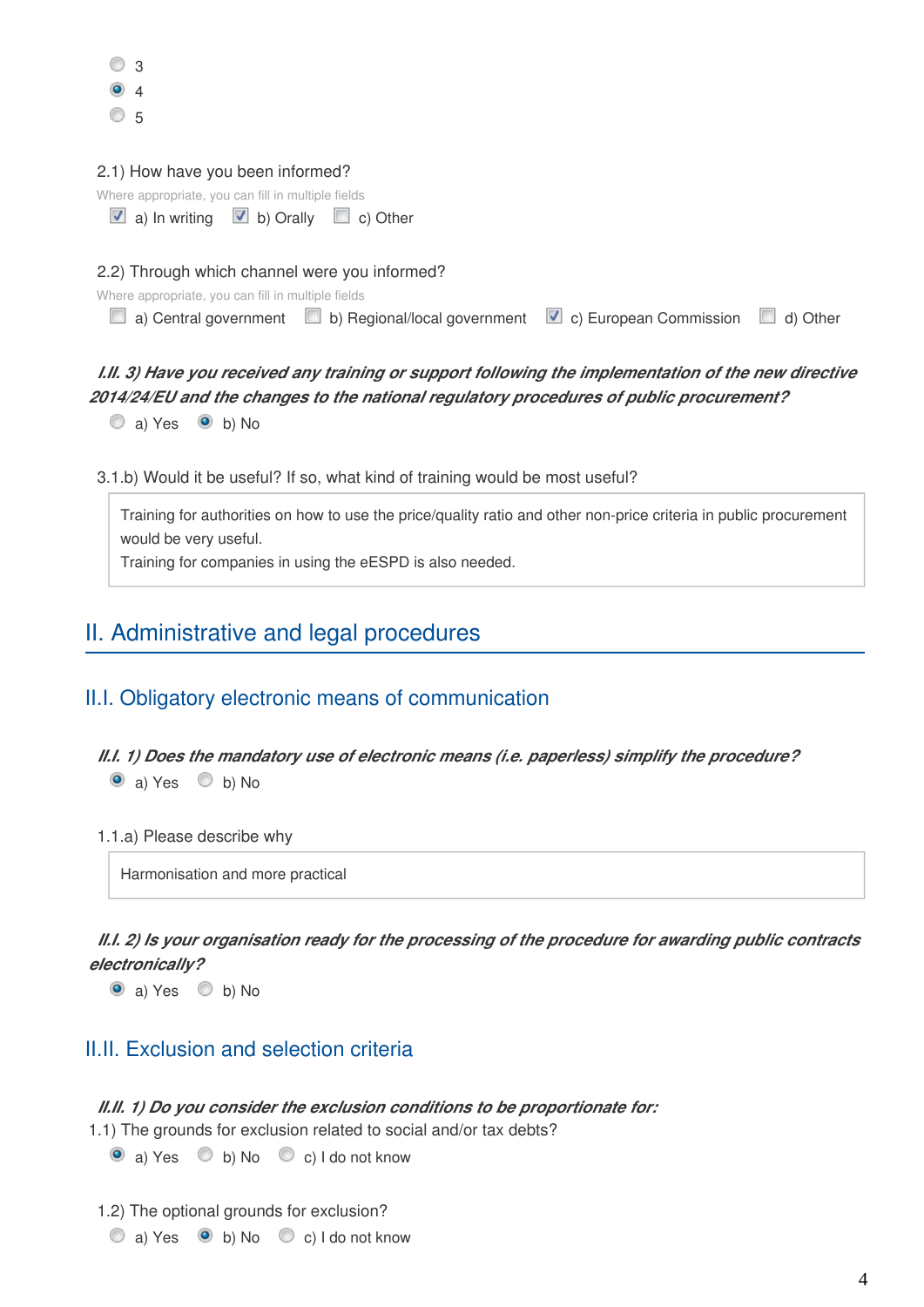It is problematic that it is the bidder who has the burden of proof

#### *II.II. 2) Do you use e-CERTIS to prove your certificates?*

C a) Yes C b) No C c) I do not know about e-CERTIS/ Not applicable

*II.II. 3) Do you think that the information requested concerning the economic, financial and/or technical capacity of the bidder are proportional to the objective pursued?*

 $\bullet$  a) Yes  $\bullet$  b) No  $\bullet$  c) I do not know

3.1.a) Please clarify your opinion mentioned above on a scale of 1 to 5 (1 being the lowest degree of proportionality):

 $\circ$  1  $\circ$  2 <sup>3</sup>  $\circ$  4  $\circ$  5

#### *II.II. 4) The use of the European Single Procurement Document (ESPD) facilitates well the procedure for SMEs?*

 $\bullet$  a) Yes  $\bullet$  b) No  $\bullet$  c) I do not know/ Not applicable

Harmonisation. But there is room for improvement in the userfriendliness of the tool.

*II.II. 5) Were you asked for other certificates in addition to the ESPD?*

 $\circledcirc$  a) Yes  $\circledcirc$  b) No

### II.III. Technical specifications; Contract performance conditions; Award criteria

### *II.III. 1) According to you, the measures for the protection of intellectual property rights in the specifications are sufficient?*

 $\bullet$  a) Yes  $\bullet$  b) No  $\bullet$  c) I do not know

## *II.III. 2) Do the specifications sometimes contain social and/or environmental criteria (label requirements, certificates, etc.)?*

 $\bullet$  a) Yes  $\bullet$  b) No

2.1.a) Do you think that social and/or environmental criteria are for the benefit of SMEs?

```
O Yes \odot No \odot I do not know
```
<sup>4.1.</sup>a) Please explain why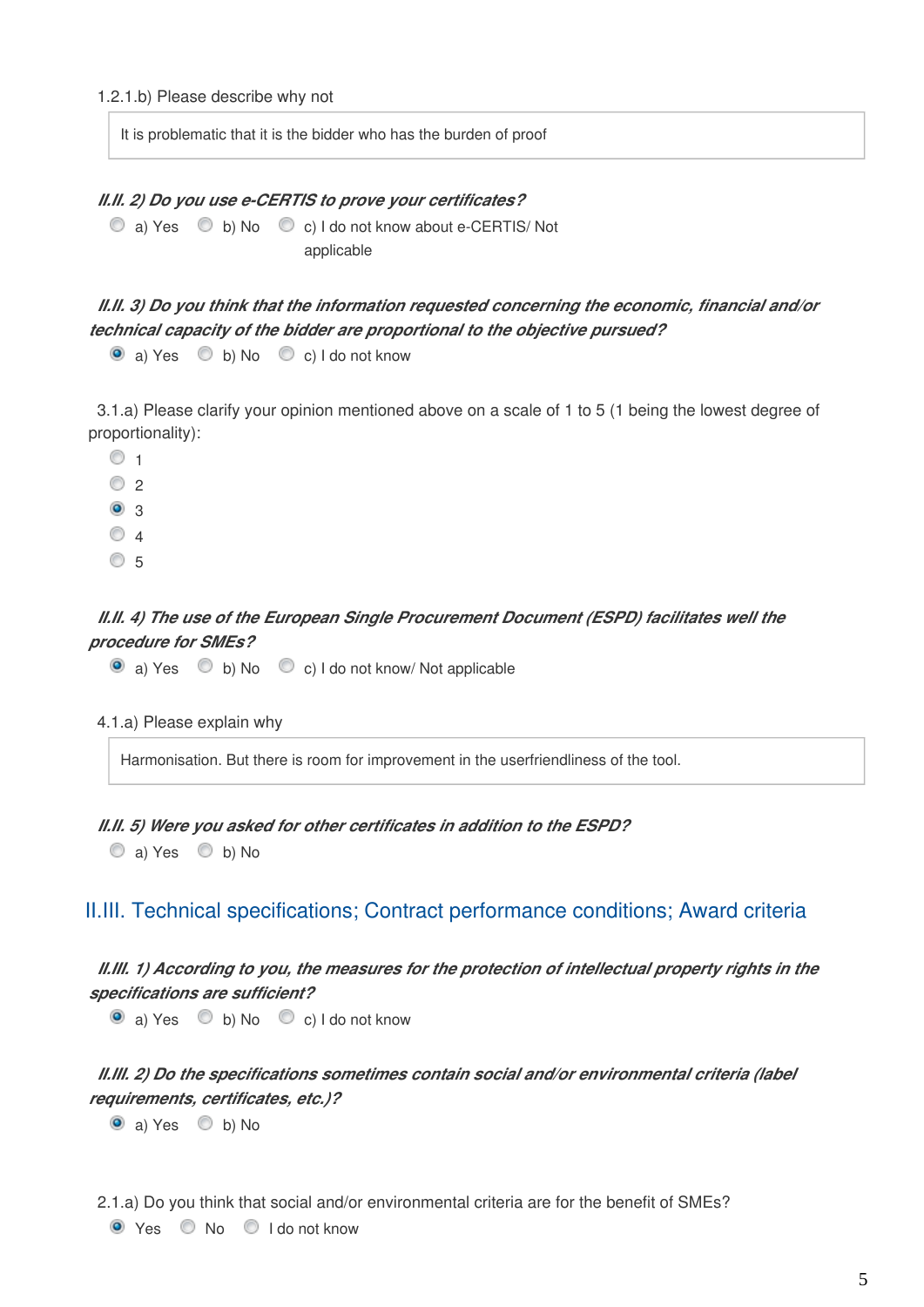## *II.IIII 3) Do the specifications sometimes contain minimum technical specifications or minimum social and/or environmental requirements (requirement of labelling, certificates, etc.)?*

 $\bullet$  a) Yes  $\bullet$  b) No

3.1.a) Do you think that minimum technical specifications or minimum social and/or environmental requirements are for the benefit of SMEs?

O Yes O No

## *II.III. 4) Do the specifications sometimes contain social and / or environmental conditions for the performance of the contract?*

 $\bullet$  a) Yes  $\bullet$  b) No

4.1.a) Do you think that social and/or environmental conditions of execution of the contract are for the benefit of SMEs?

O Yes O No O I do not know

## *II.III. 5) Above the thresholds (see table below), is there enough use of division into lots?*

- $\circledcirc$  a) Yes  $\circledcirc$  b) No
- 5.1) Do you consider that the possibility of limiting the number of lots is a good thing?

 $\circledcirc$  a) Yes  $\circledcirc$  b) No

5.1.1.b) Please explain why not

Sometimes the contracts are too big for SMEs

#### *II.III. 6) Below the thresholds (see table below), is there enough use of division into lots?*

 $\bullet$  a) Yes  $\bullet$  b) No

6.1) Do you consider that the possibility of limiting the number of lots is a good thing?

 $\bullet$  a) Yes  $\bullet$  b) No

#### 6.1.1.a) Please explain why

It limits the transaction costs

| <b>Sectors</b>                           | <b>Markets</b>                                                   | <b>Thresholds</b> |         |
|------------------------------------------|------------------------------------------------------------------|-------------------|---------|
| <b>Traditional sectors</b>               | works                                                            | <b>EUR</b>        | 5548000 |
|                                          | supplies and services for central<br>government authorities      | <b>EUR</b>        | 144 000 |
|                                          | supplies and services for sub-central<br>contracting authorities | <b>EUR</b>        | 221 000 |
| <b>Utilities and</b><br>defence/security | works                                                            | <b>EUR</b>        | 5548000 |
|                                          | supplies and services                                            | <b>EUR</b>        | 443 000 |
| <b>Concessions</b>                       | work (public)                                                    | <b>EUR</b>        | 5548000 |
|                                          | service concessions                                              | <b>EUR</b>        | 5548000 |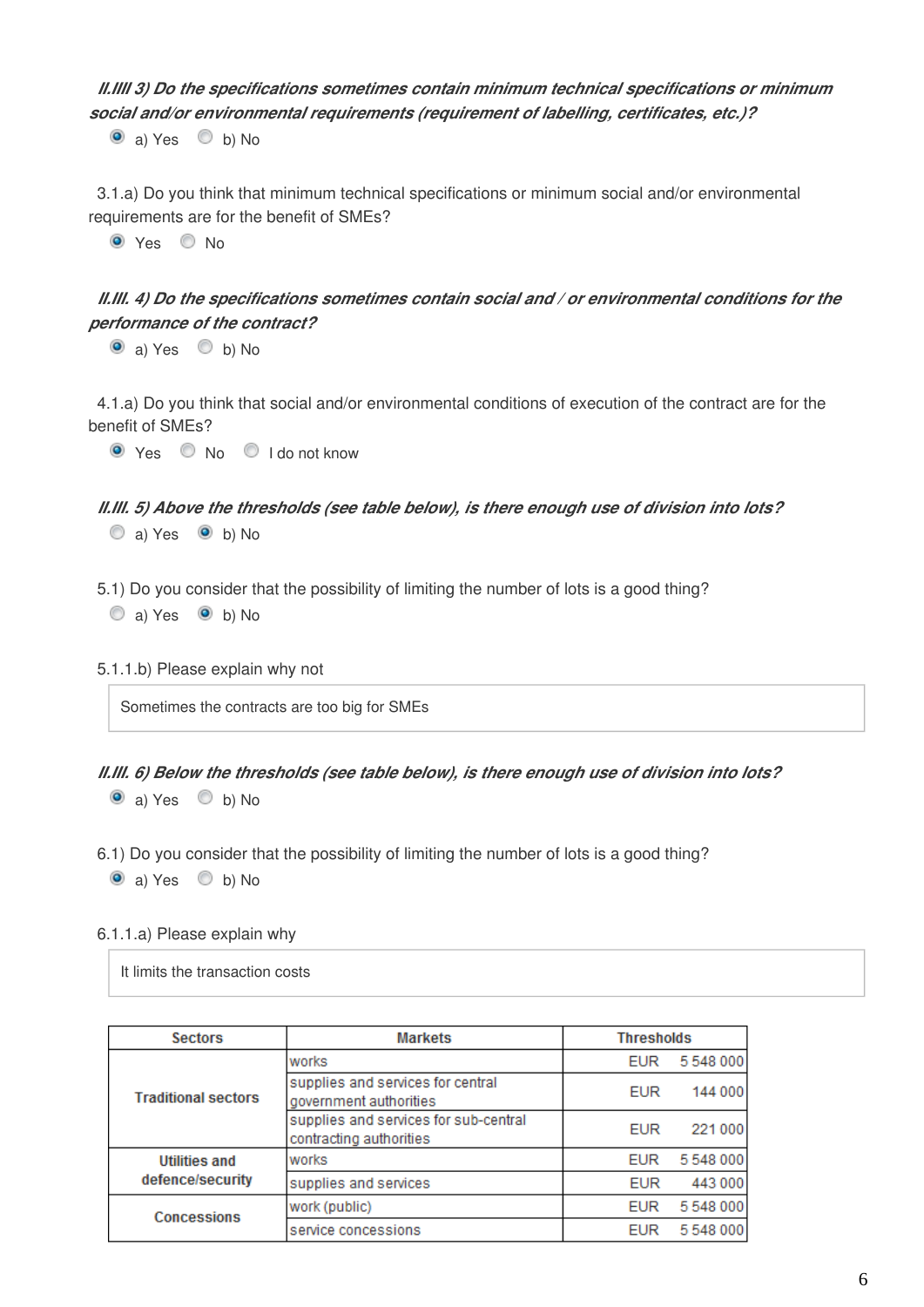*II.III. 7) Would you find it useful that your country imposes additional conditions for contracting authorities to facilitate access by SMEs to public procurement contracts?*

 $\circledcirc$  a) Yes  $\circledcirc$  b) No

*II.III. 8) The division into lots is an effective means of involving SMEs in public procurement?* a) Yes  $\bullet$  b) No

8.1.b) Please explain why not

So far there has been no legal consequenses if the rules on lots have not been followed

*II.III. 9) Have other measures been developed to facilitate the participation of SMEs in public procurement?*

 $\textcircled{a}$  Yes  $\textcircled{b}$  b) No  $\textcircled{c}$  c) I do not know

9.1) Have these other measures been effective?

```
\circledcirc a) Yes \circledcirc b) No
```
*II.III. 10) Is the innovation partnership (relating to the construction and purchase of new innovative products, services or works, without a separate tendering procedure being necessary) beneficial to SMEs?*

 $\bullet$  a) Yes  $\bullet$  b) No  $\bullet$  c) I do not know what the innovation partnership is/ Not applicable

10.1.a) Please explain why

*II.III. 11) During the public procurement procedures in which you participated in the last year, what criteria have been used:*

a) the lowest price/cost

 $\bullet$  b) mainly the lowest price but in combination with quality criteria

c) mainly quality criteria

*II.III. 12) Do the criteria you mentioned in the previous question help improve your chances of success in tendering procedures?*

 $\circledcirc$  a) Yes  $\circledcirc$  b) No

12.1.b) Please explain why not and what other criteria would you use first?

Price is still the most common criteria. This is a problem for our members, who provide high quality services and invest in socially and environmentally friendly processes.

A combination of price and quality should be the first used criteria.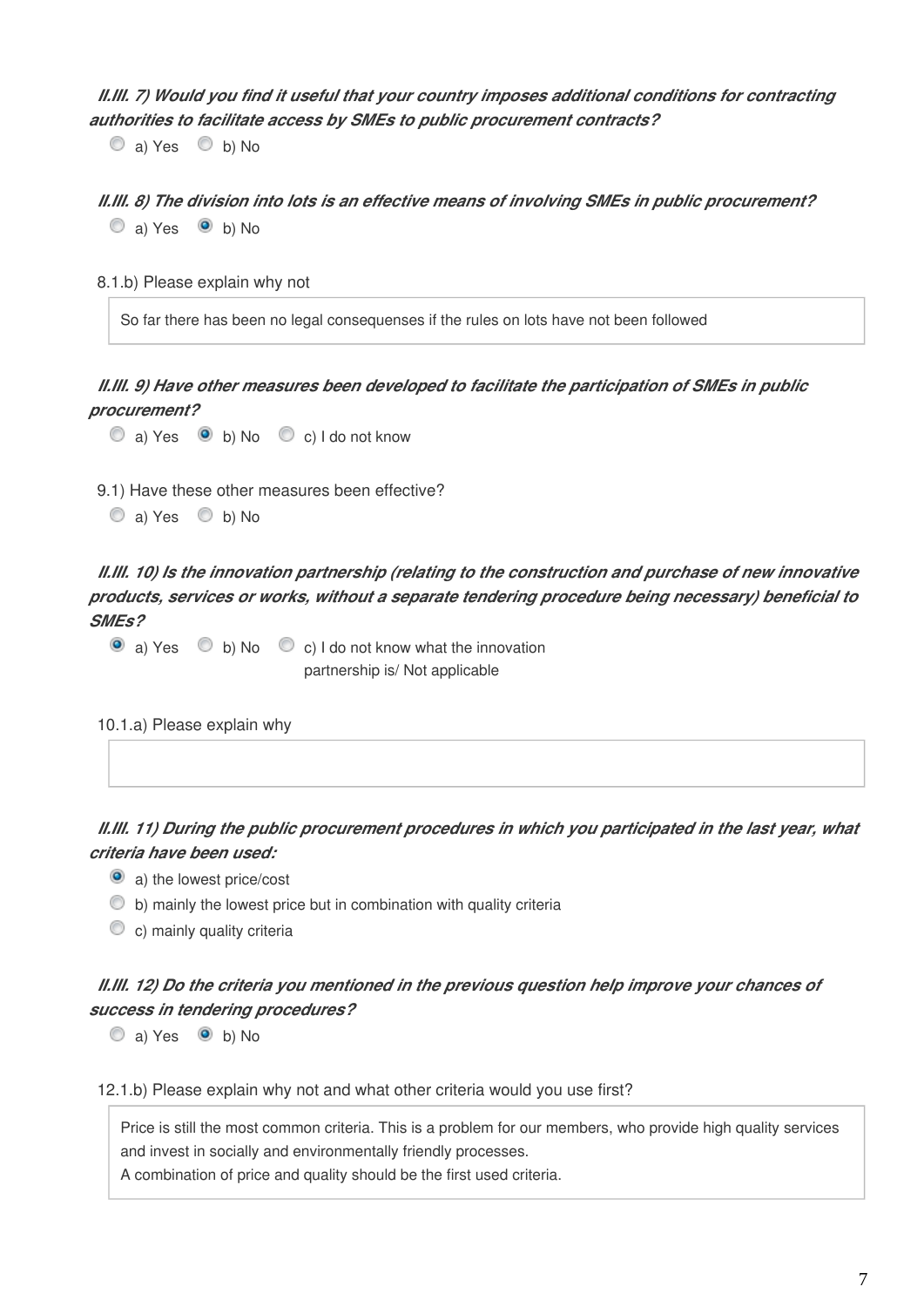*II.III. 13) In your opinion, compared to large enterprises, do SMEs use proportionately less the possibility of notification, in the event of the non-retention of their submission?*

 $\circledcirc$  a) Yes  $\circledcirc$  b) No  $\circledcirc$  c) I do not know

*II.III. 14) Below the EU threshold, do you consider an automatic notification concerning the reasons why the tender was not chosen to be good for SMEs?*

 $\bullet$  a) Yes  $\bullet$  b) No

14.1.a) Please explain why

Feedback is important for SMEs to improve their next tender

## III. Payment

| III. 1) Is the possibility of spreading the payments adequately promoted? |  |                                                                            |  |  |
|---------------------------------------------------------------------------|--|----------------------------------------------------------------------------|--|--|
|                                                                           |  | $\circledcirc$ a) Yes $\circledcirc$ b) No $\circledcirc$ c) I do not know |  |  |
|                                                                           |  |                                                                            |  |  |
| III. 2) Has your organisation generally been paid on time:                |  |                                                                            |  |  |
| $\circledcirc$ a) Yes $\circledcirc$ b) No                                |  |                                                                            |  |  |

*III. 3) Is there an automatic payment system for interest and compensation in the event of to late payment?*

 $\textcircled{a}$  a) Yes  $\textcircled{b}$  b) No  $\textcircled{c}$  c) I do not know

*III. 4) Is the possibility offered to a direct tenderer to authorize the contracting authority to pay subcontractors directly?*

 $\textcircled{a}$  a) Yes  $\textcircled{b}$  b) No  $\textcircled{c}$  c) I do not know

## IV. Additional information

## *IV. 1) Do you have any other comments? (This can be additional information to any of the questions above, or completely new information on the subject, evaluations, reflections, etc.)*

EBSA supports the use of other criteria than price in the selection process, especially the price/quality ratio. With regards to the use of eco- and social criteria it is very important that they are included in a flexible way, providing SMEs and bigger companies with diverse opportunities to document that they live up to them. If this is not the case, the use of these criteria could have a negative impact on SME participation in public tenders and generally hamper innovation and effective service provision.

## *IV. 2) Here you can upload files that might be interesting in the context of this questionnaire (texts on regulations, evaluations, …, etc.)*

The maximum size is 1 MB per file, if the file is larger you can send the file to johan.westra@economie.fgov.be and hilde. desadeleer@economie.fgov.be